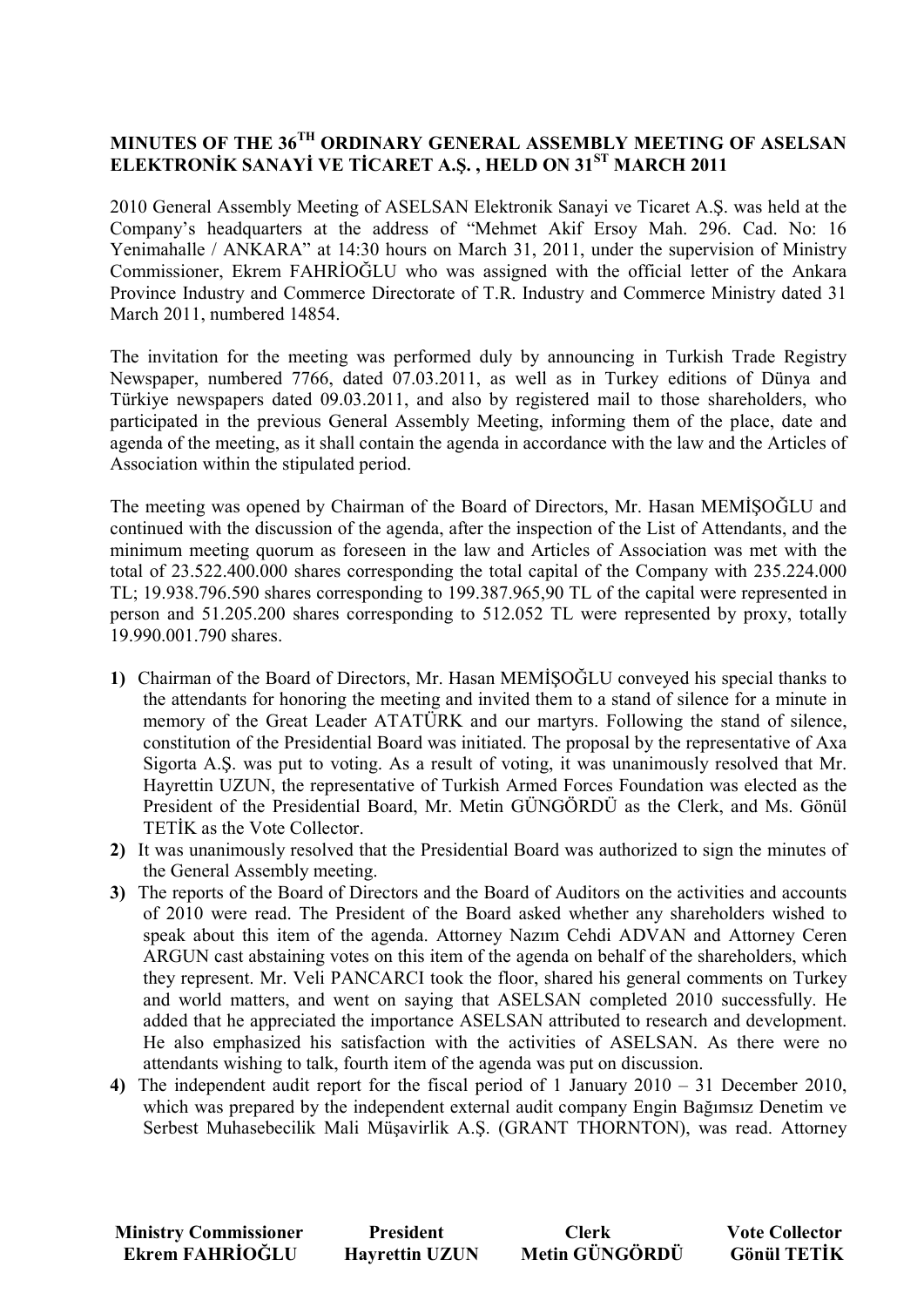Nazım Cehdi ADVAN and Attorney Ceren ARGUN cast abstaining votes on this item of the agenda on behalf of the shareholders, which they represent.

- **5)** The consolidated balance sheet and income statement in compliance with the Communiqué Serial:XI No:29, of the Capital Markets Board, and the statutory balance sheet and income statement in compliance with Turkish Generally Accepted Accounting Principles were read. President of the Board asked if there were any attendants wished to hold the floor. Mr. Hayrettin UZUN, the representative of Turkish Armed Forces Foundation took floor and stated ASELSAN's successfully controlled its operating expenses and said that foreign exchange management is one of the most important issues for the company and although ASELSAN bears foreign exchange loss risk, they believe this will be handled with managerial success. He also emphasized low export levels of ASELSAN but added that with marketing strategies and products, exports can be increased and ASELSAN is the fastest growing company in Turkey. The President of the Board presented this item of the agenda to voting. As a result of voting, the balance sheet and income statement for the year 2010 were approved unanimously.
- **6)** The acquittal of each and every member of the Board of Directors and Board of Auditors concerning the operations and accounts of the year 2010 were put to voting separately. As a result of voting, the acquittal of the members of the Board of Directors was approved unanimously. The acquittal of the members of the Board of Auditors was also approved unanimously.
- **7)** The President asked the proposal for dividend distribution, which was included in 2010 annual report of the Board of Directors, to be read. The proposal for dividend distribution was put to voting. Accordingly;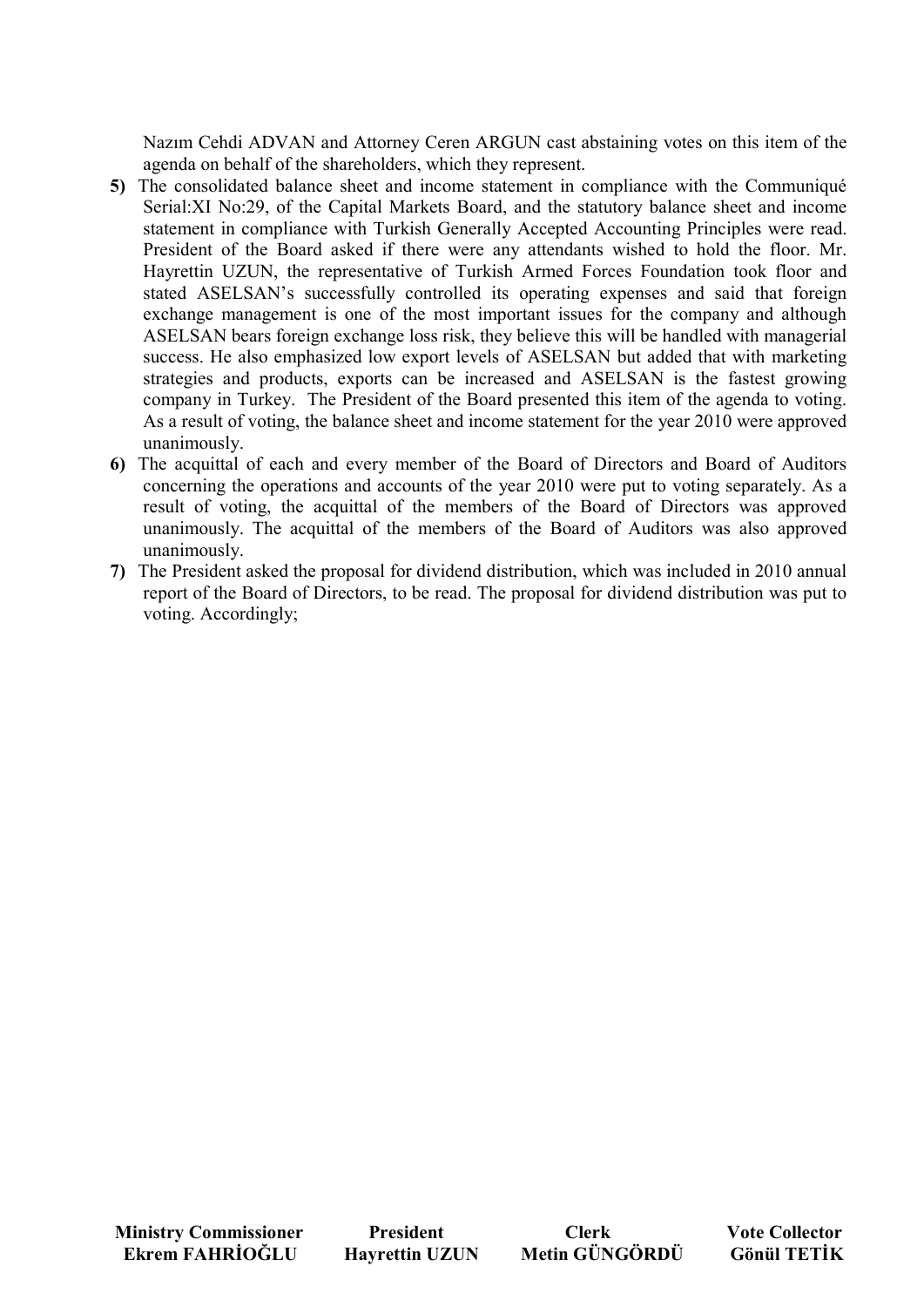| ASELSAN ELECTRONIC INDUSTRIES INC.<br>2010 DIVIDEND DISTRIBUTION TABLE (TL)                                               |                     |                               |  |  |
|---------------------------------------------------------------------------------------------------------------------------|---------------------|-------------------------------|--|--|
|                                                                                                                           |                     |                               |  |  |
|                                                                                                                           | <b>Based on CMB</b> | <b>Based on Legal Records</b> |  |  |
| Paid/Issued Capital                                                                                                       | 235.224.000,00      | 235.224.000.00                |  |  |
| Total amount of Legal Reserves                                                                                            |                     |                               |  |  |
| (according to the Legal Records)                                                                                          | 28.697.328,00       | 28.697.328,00                 |  |  |
| The information for the dividend distribution in case of privileges according to the Company Articles of<br>Incorporation |                     |                               |  |  |
| Profit for the Period                                                                                                     | 240.719.971,00      | 209.118.993,88                |  |  |
| Taxes Payable (-)                                                                                                         | 0.00                | 0.00                          |  |  |
| NET PROFIT FOR THE PERIOD (=)                                                                                             | 240.719.971,00      | 209.118.993,88                |  |  |
| Prior Years' Losses (-)                                                                                                   | 0,00                | 0,00                          |  |  |
| First Legal Reserve (-)                                                                                                   | 10.455.949,69       | 10.455.949,69                 |  |  |
| NET DISTRIBUTABLE PROFIT FOR THE                                                                                          |                     |                               |  |  |
| PERIOD $(=)$                                                                                                              | 230.264.021,31      | 198.663.044,19                |  |  |
| Donations Made During the Year (+)                                                                                        | 60.056,00           |                               |  |  |
| Net distributable profit including donations                                                                              |                     |                               |  |  |
| that is the base of calculation of first dividend                                                                         | 230.324.077,31      |                               |  |  |
| Fisrt Dividend to Shareholders                                                                                            | 32.696.136,00       | 11.761.200,00                 |  |  |
| - Cash                                                                                                                    | 32.696.136,00       | 11.761.200,00                 |  |  |
| - Non-cash dividend                                                                                                       | 0,00                | 0,00                          |  |  |
| - Total                                                                                                                   | 32.696.136,00       | 11.761.200,00                 |  |  |
| Dividend Paid to Preference Shareholders                                                                                  | 0,00                | 0,00                          |  |  |
| Dividend Paid to Board of Members, Employees<br>and Other                                                                 | 0,00                | 0,00                          |  |  |
| Dividend Paid to Redeemed Share Owners                                                                                    | 0,00                | 0,00                          |  |  |
| Second Dividend to Shareholders                                                                                           | 0,00                | 20.934.936,00                 |  |  |
| Second Legal Reserve                                                                                                      | 2.093.493,60        | 2.093.493,60                  |  |  |
| <b>Statuary Reserves</b>                                                                                                  | 0,00                | 0,00                          |  |  |
| <b>Special Reserves</b>                                                                                                   | 0,00                | 0,00                          |  |  |
| <b>EXTRAORDINARY RESERVE</b>                                                                                              | 195.474.391,71      | 163.873.414,59                |  |  |

As stated above, over the net profit from 2010 activities after deductions of taxes payable and legal obligations;

- − Appropriation of TL 10.455.949,69 as first legal reserve according to Article 466/I of the Turkish Commercial Code,
- − Distribution of the profit to the shareholders over the net distributable profit, calculated within the framework of the profit distribution regulations and decisions of the Capital Markets Board,
	- − TL 32.696.136 gross amount(TL 0,139 per share of TL 1 and 13,9% on the basis of the capital) as cash dividend (net TL  $27.791.715,60 - \text{TL}$  0,11815 per share of TL 1 and 11,815% on the basis of issued capital)
- − Appropriation of TL 2.093.493,60 as second legal reserve in accordance with the Turkish Commercial Code,
- − Appropriation of the remaining profit as extraordinary reserve and distribution of the profit to the shareholders as cash dividends to begin from 30.05.2011.

was approved by a majority of affirmative votes of 19.974.251.790 corresponding to 15.750.000 negative votes.

| <b>Ministry Commissioner</b> | <b>President</b>      | <b>Clerk</b>   | <b>Vote Collector</b> |
|------------------------------|-----------------------|----------------|-----------------------|
| Ekrem FAHRİOĞLU              | <b>Hayrettin UZUN</b> | Metin GÜNGÖRDÜ | <b>Gönül TETİK</b>    |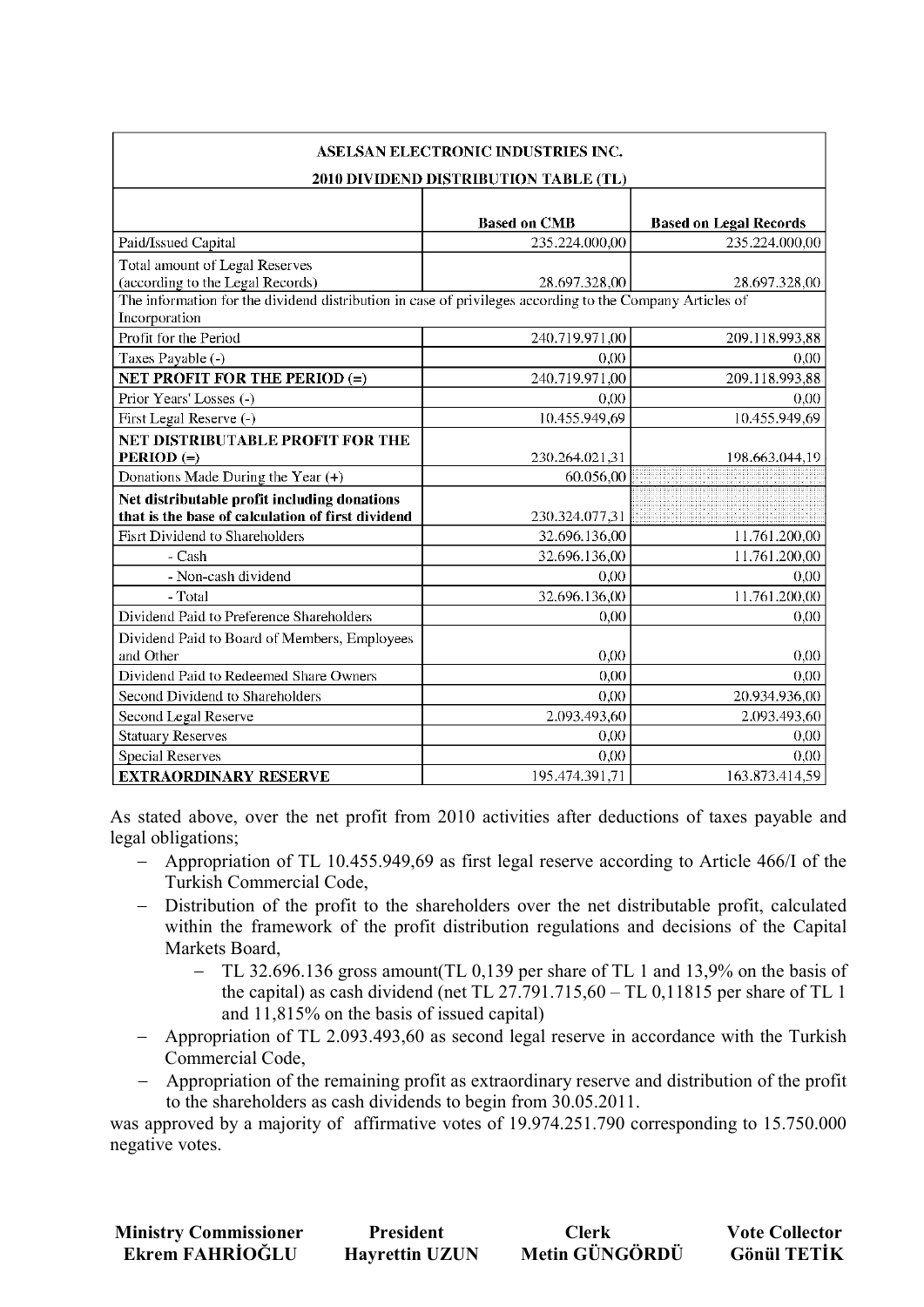- **8)** In accordance with regulations of the Capital Markets Board, the proposal of approval for the the independent external audit company decided by the Board of Directors was submitted to the information of General Assembly. As a result of voting, it was unanimously resolved that DRT, Bağımsız Denetim ve Serbest Muhasebeci Mali Müşavirlik A.Ş. (Deloitte) was approved to prepare independent audit reports of ASELSAN for the fiscal years 2011 and 2012.
- **9)** The approval of Mr. Hasan MEMISOGLU's membership to the Board of Directors who was appointed by Board of Directors according to Article 315 of the Turkish Commercial Code replacing Mr. Mehmet ÇAVDAROĞLU who left his duties as a member of the Board of Directors and chairman of the Board of Directors in 2010 was unanimously resolved.
- **10)** With respect to the election of the members of the Board of Directors; the proposal submitted by the representative of the Turkish Armed Forces Foundation was read. According to the proposal, it was approved by a majority of affirmative votes of 19.982.979.090 corresponding to 7.022.700 negative votes that to serve as representatives of the Turkish Armed Forces Foundation, which is the Group A privileged shareholder under Article 8 of the Articles of Association, Mr. Hasan MEMISOGLU who was appointed by Board of Directors according to Article 315 of the Turkish Commercial Code replacing Mr. Mehmet ÇAVDAROĞLU and Mr. Erhan AKPORAY, who was replacing Mr. Aslan KILIÇASLAN whose term of office period was over, was elected for a period of 3 years.
- **11)** With respect to the election of the members of the Board of Auditors; the proposal submitted by the representative of the Turkish Armed Forces Foundation was read. According to the proposal, it was approved by a majority of affirmative votes of 19.982.979.090 corresponding to 7.022.700 negative votes that Mr. Atilla GÜLER, who was replacing Mr. Ali Rıza DADAŞ, whose term of office period was over, was elected for a period of 3 years.
- **12)** The briefing letter by the Board of Directors regarding the donations made, the guarantees, pledges and liens given in favor of third parties, and the related interests and incomes gained in 2010 was read. Accordingly, a total of 60.056,- TL donation was made by ASELSAN in 2010, which is distributed as follows: 42.806,- TL to Cücük Köyü Primary School, 15.000,- TL to Istanbul Technical University Foundation, 2.000,- TL to Hacettepe University Faculty of Engineering Foundation, and 250,- TL to others. It was stated that there were not any guarantees, pledges and liens given in favor of third parties and any relevant interests and incomes gained in 2010. Attorney Nazım Cehdi ADVAN and Attorney Ceren ARGUN cast abstaining votes on this item of the agenda on behalf of the shareholders, which they represent.
- **13)** The proposal submitted by the representative of the Turkish Armed Forces Foundation on the remuneration to be paid to the members of the Board of Directors, executive members of the Board of Directors and members of the Board of Auditors was read. As a result of voting, it was unanimously resolved that each member of the Board of Directors, executive members of the Board of Directors and Board of Auditors be paid a monthly salary of net 1.800,-TL (onethousandeighthundred TL), to be effective from April 2011 until the ordinary General Assembly Meeting of 2012 that is to be convened to discuss the operations of 2011 activities.
- **14)** The President of the Presidential Board asked the attendant shareholders of the General Assembly whether they had any wishes and further requests. Attorney Nazım Cehdi ADVAN and Attorney Ceren ARGUN cast abstaining votes on this item of the agenda on behalf of the shareholders, which they represent. Mr. Hayrettin UZUN, the representative of Turkish Armed Forces Foundation, took the floor and said that they would like to see the values shown in the presantations to be expressed in Turkish Lira instead of US Dollar. Mr. Veli

**Ministry Commissioner 1 Alternation President Clerk Vote Collector<br>
Ekrem FAHRİOĞLU 1 Havrettin UZUN Metin GÜNGÖRDÜ Gönül TETİK** Ekrem FAHRİOĞLU Havrettin UZUN Metin GÜNGÖRDÜ Gönül TETİK